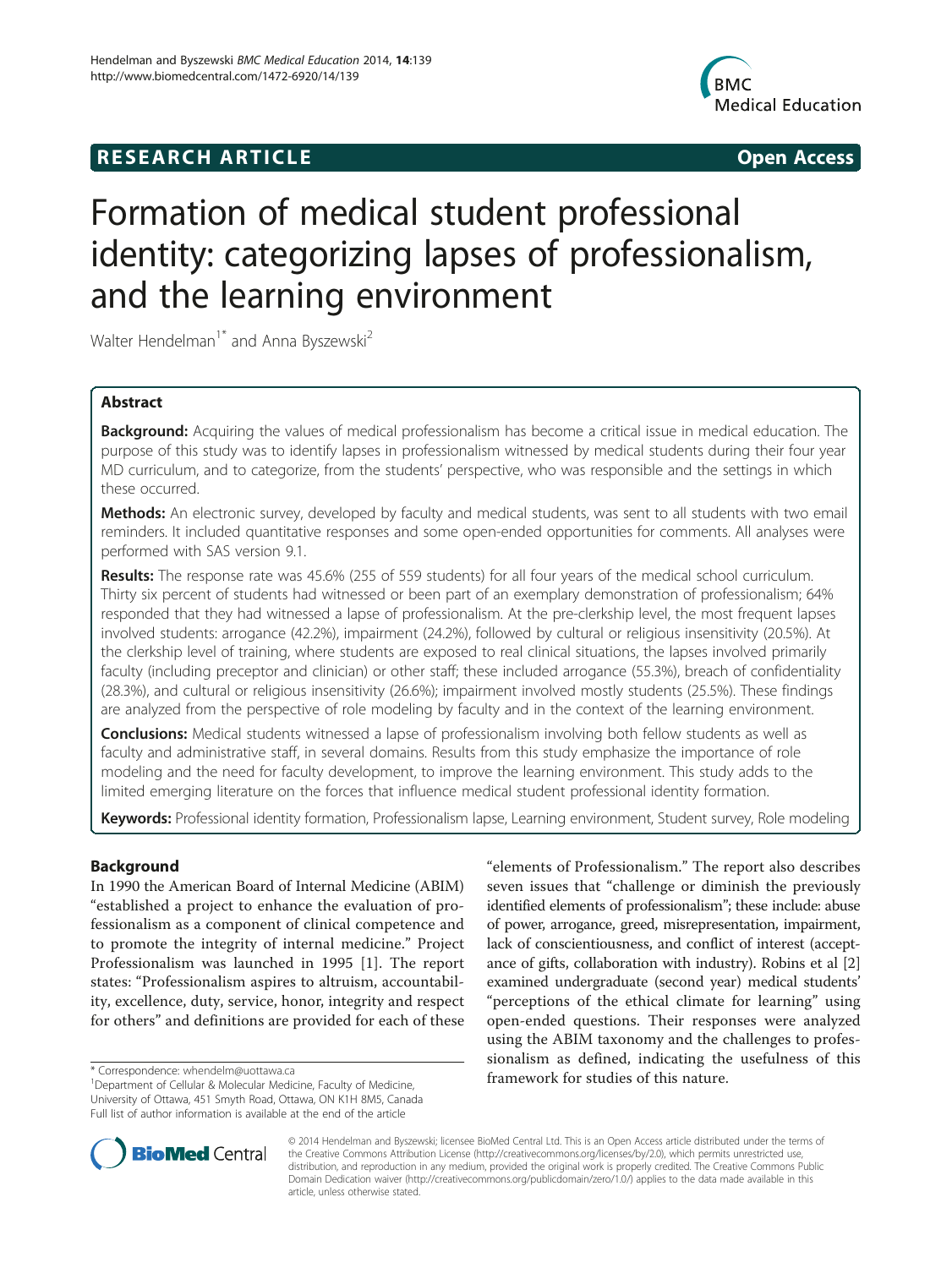Society expects that the medical profession will uphold the highest behavioral and ethical standards, which form the so-called 'social contract' [\[3\]](#page-8-0). Our task as medical educators should therefore be not only to provide the students with access to medical information, direction on how to use this medical knowledge, and the clinical skills necessary to become competent practitioners, but guidance on how to become medical professionals. It has been noted that "the values of the profession are becoming increasingly difficult for learners to discern" [[4\]](#page-8-0).

In retrospect, the cornerstone of Professionalism during the second part of the twentieth century is now recognized to have been role modeling as the major influence for the development of a professional identity. During the 1990's, it became clear that due to the increasing diversity of our medical students, the changing paradigm of values held by society, along with the pressures of the marketplace, that the values and attributes of Professionalism do not necessarily accompany each and every student upon entry to medicine, and that these may not be nurtured optimally during the medical undergraduate years. Therefore it was proposed that the cognitive aspects of medical professionalism needed to be taught explicitly [\[5\]](#page-8-0). It is now recognized that part of the mission of each faculty of medicine must be the socialization to the core values of medical professionalism (see also [[6](#page-8-0)]). Professionalism is now embraced by the LCME accreditation standard (MS-31-A) called 'the learning environment' [\[7](#page-8-0)], a standard which includes the values of Professionalism; this mandates an evaluation of the totality of influences within the whole medical curriculum and a comprehensive understanding of those factors influencing medical students.

The major recent initiatives to foster professionalism have focused on the development of these values in our medical students, particularly during the pre-clinical phase, in the formal curriculum, usually including a White Coat ceremony at the start of medical school. It is also understood that the explicit cognitive component needs to be reinforced by experiential learning [[8\]](#page-8-0). In addition, considerable effort has gone into evaluating medical students in order to ensure that the objectives of this instruction have been achieved (e.g., [[9\]](#page-8-0)).

In our Faculty of Medicine, the students are first exposed to our Declaration of Professionalism [\[10\]](#page-8-0) and the values (also called attributes) of Professionalism incorporated in this document during the orientation period. This is followed by a White Coat ceremony during which the students collectively 'profess' this Declaration in front of faculty, family and friends, and receive their own official copy of the document. During the pre-clerkship phase, four small group professionalism case-based sessions are held (two in each year) moderated by a faculty member. The introductory module to the clerkship, at the beginning of third year, includes a 're-affirmation ceremony' for

the class, with the emphasis on professionalism behavior. The assessment of our students throughout the four years includes professionalism behavior, and the regulations provide for remediation or other consequences for lapses.

Medical students are 'taught' by a village of doctors, residents and allied health personnel. Most medical educators are of the opinion that it is the hidden curriculum, as defined by Hafferty [[11](#page-8-0),[12\]](#page-8-0), particularly as students engage in their clerkship in the clinical setting, which undermines the efforts to instill the values of the medical profession (e.g., [\[13](#page-8-0)]).

One way of answering the question regarding the efforts and effectiveness of the professionalism curriculum is to collect the students' observations and experiences. We report on a survey of medical students which was undertaken at the Faculty of Medicine of the University of Ottawa as part of the review of the professionalism program which had been in place for five years. The results of the survey regarding the program itself were reported previously [[14\]](#page-8-0). A separate part of the survey included a question regarding witnessed exemplary professionalism behavior, and questions about the specifics of the unprofessional behavior, called lapses, across eleven domains. The electronic survey was designed to identify by category who was involved (student, tutor, clinician, preceptor, nurse, administrative staff) as well as where this event occurred (e.g., classroom versus clinic). This study offers a unique opportunity to gain insight into the real world of professionalism throughout the medical curriculum, as seen through the lens of the students themselves.

#### Objective of study

To identify the nature of lapses in professionalism witnessed by students, to categorize who was involved and to identify the setting in which this occurred. This information can guide measures to improve the learning environment.

## Methods

The survey was developed by a small task group consisting of two medical students, with a faculty member (WH), and was subsequently approved by the committee responsible for review of the professionalism curriculum. The survey question regarding lapses of professionalism observed by the students were drawn from the "challenges" – called domains in this paper – outlined in the Project Professionalism report ([[1\]](#page-7-0), see also [[2](#page-8-0)]). These include (Figure [1\)](#page-2-0): arrogance, impairment, breach of confidentiality, lack of conscientiousness, abusing power asymmetries, misrepresentation, bias and sexual harassment, collaboration with industry, acceptance of gifts, and compromising ethical principles, to which was added cultural or religious insensitivity.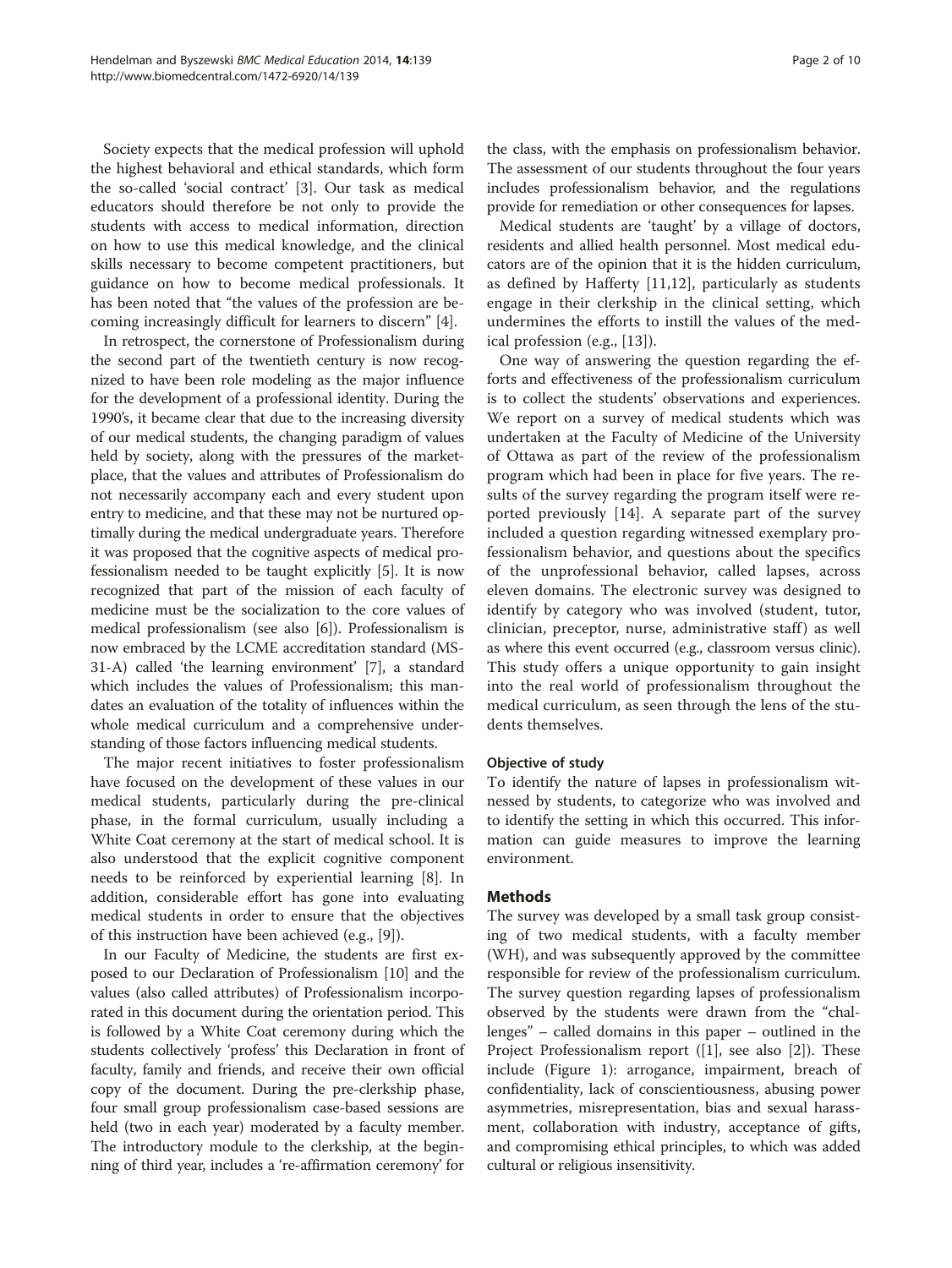<span id="page-2-0"></span>

The survey questions were electronically set so that once the respondent indicated that a lapse had occurred in one of these domains, she/he could not proceed further until the information was provided as to where this incident had occurred (academic or clinical setting), and the identity of the source of the lapse in professionalism, the person involved in the incident: tutor (involved in small group teaching sessions), faculty member (could be any physician encountered on the ward), preceptor (the assigned supervisor of a small group of students on the clinical rotation), clinician, nurse, student, administrative staff, other hospital staff. The student respondent could indicate one or several lapses in each domain before proceeding to the next item.

The electronic survey, including quantitative responses and some open-ended opportunities for supplemental or additional comments (in both English and French), was sent out in December 2006 with two email reminders. The Ottawa Research Ethics Board had no objections to the content of the survey. The survey was not piloted, given the time pressures of the curriculum review being undertaken at the time at the Faculty of Medicine.

#### Data analysis

Most of the questions were phased into 4 response levels which were collapsed into two overall categories: agree and disagree. For the analysis, the classification of clinician, tutor, faculty member and preceptor was renamed physician/ teaching faculty. Administrative staff/other also included hospital (non-clinical) staff.

All analyses were performed with SAS version 9.1 (SAS Institute Inc., Cary, NC, USA.). Chi-square test and Fisher's exact test (for cell count less than 5) were used to get p-values for categorical variables when comparing between pre-clerkship (years 1 and 2) and clerkship (years 3 and 4), when the curriculum changes from the classroom driven setting to a clinical milieu.

We defined the significant level as  $p < 0.05$ .

#### Results

The response rate was 45.6%, with 255 responses from a possible 559 student population. The breakdown was: in year 1, 29% (74/152), in year 2, 34% (87/138), in year 3, 14% (36/135) and in year 4, 23% (58/134).

#### Witnessed professionalism behavior

In total, 64.3% of the students (164 of 255) had witnessed a lapse of professionalism at some point of their training (Table 1), and this was more evident in the clerkship (72.3%, 68 of 94), compared to the pre-clerkship (59.6%, 96 of 161).

When asked about their experience with professionalism, 38% of students had witnessed or been part of an

| Table 1 Witnessed a lapse of professionalism as an MD |  |  |  |
|-------------------------------------------------------|--|--|--|
| student                                               |  |  |  |

|     | Pre-Clerkship<br>$(n = 161)$ | Clerkship<br>$(n = 94)$ | Total<br>$(n = 255)$ | <b>P-value 0.043</b> |
|-----|------------------------------|-------------------------|----------------------|----------------------|
| Yes | 96 (59.6%)                   | 68 (72.3%)              | 164 (64.3%)          |                      |
| Nο  | 65 (40.4%)                   | 26 (27.7%)              | 91 (35.7%)           |                      |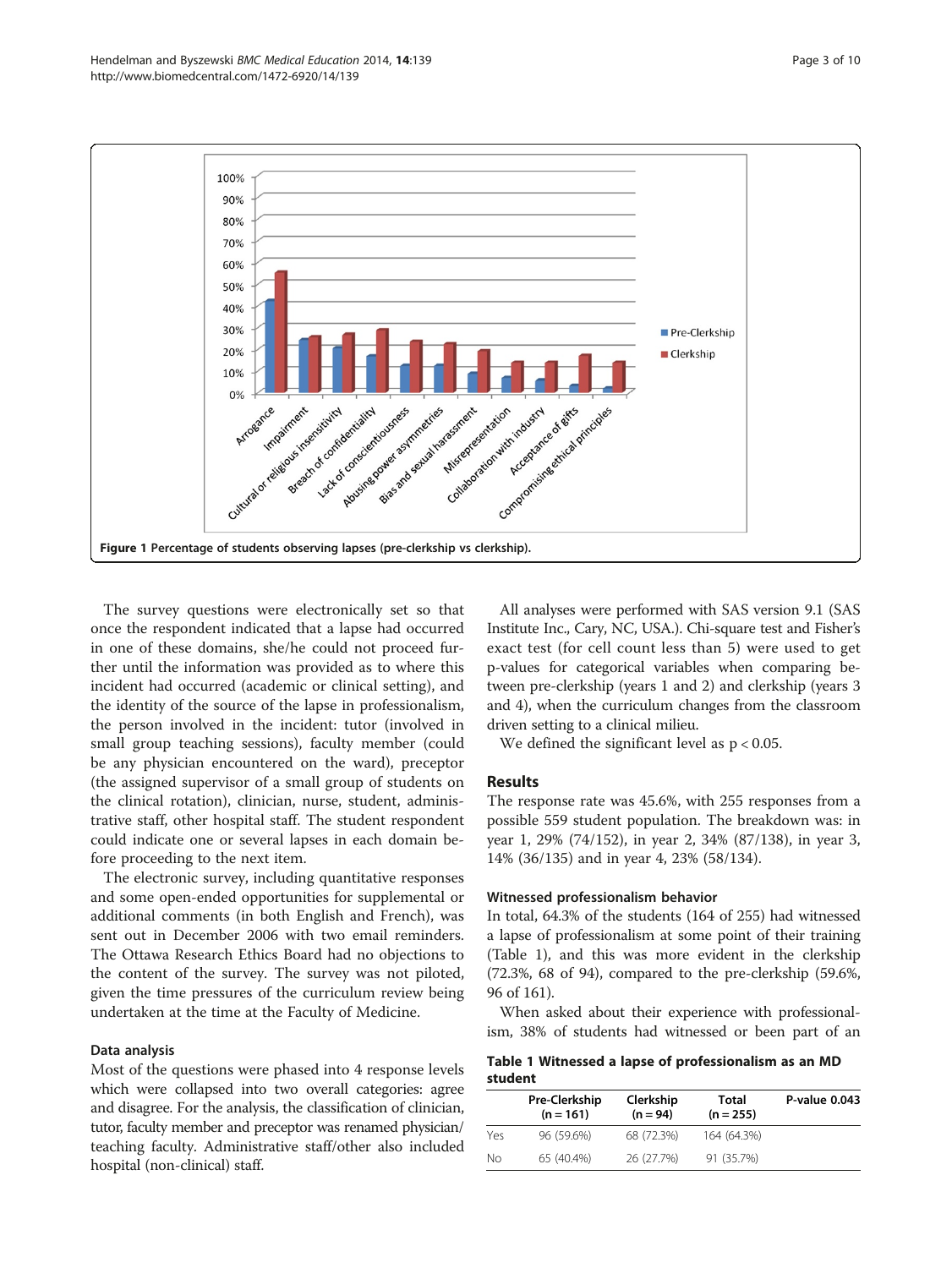exemplary demonstration of professionalism during their training. Some examples of these are included in Table 2.

#### Types of lapses

The incidence of lapses across the 11 domains are shown for both the pre-clerkship and the clerkship together (Figure [1\)](#page-2-0). Of those students who witnessed a lapse of professionalism, the six most frequent categories reported at the pre-clerkship level were: arrogance (42.2%), impairment (24.2%), cultural or religious insensitivity (20.5%), breach of confidentiality (16.8%); and both lack of conscientiousness and abusing power asymmetries ranked fifth (12.4%). At the clerkship level, the six most frequent categories of lapses of professionalism were the same but the rank order of the type of incidences changed: arrogance (55.3%), breach of confidentiality (28.7%), cultural or religious insensitivity (26.6%), impairment (25.5%), and lack of conscientiousness (23.4%); abusing power asymmetries was slightly less (22.3%). It should be noted that bias and sexual harassment was not far behind (19.1%) at the clerkship level, whereas it was infrequently reported (8.7%) at the pre-clerkship level. In both groups, the least frequent lapses included misrepresentation, collaboration with industry, acceptance of gifts and compromising ethical principles.

#### Who was involved

Once the student respondent clicked to report a lapse in a domain, the set-up of the electronic survey allowed any number of incidences to be reported within that domain. The total number of reported incidences by the 164 students who witnessed a lapse of professionalism was 3,275 (approximately 20 per student overall). Arrogance was the most frequently reported lapse (1138 incidences), impairment the next most frequent (638), breach of confidentiality was next (445 incidences), followed by cultural or religious insensitivity (276) and abusing power asymmetries (266).

#### Table 2 Exemplary professionalism – student commentaries

| 1.               | School administrator who treats students with respect and<br>offers sound advice and quidance(year 1 student)                                        |
|------------------|------------------------------------------------------------------------------------------------------------------------------------------------------|
| $\mathcal{L}$    | Those who introduce students to patients and make sure<br>the patient is aware of the opportunity they are giving to<br>the student (year 2 student) |
| 3.               | Some classmates by working hard, being honest, punctual,<br>qood listener(year 3 student)                                                            |
| $\overline{4}$ . | A preceptor who willingly fills out evaluation forms<br>(year 3 student)                                                                             |
| -5.              | A plastic surgeon cares about his patients,  is giving<br>back by being involved with various committees and<br>teaching(year 3 student)             |

The data for who was involved for pre-clerkship and clerkship is shown in Figure [2](#page-4-0) for the six domains with the highest number of responses.

For the 96 students who reported lapses at the preclerkship level, there were 1,096 incidences, averaging approximately 10 per student.

Impairment was the most frequently reported lapse (394) and almost all of the reported incidences in this domain (>97%) involved students. The next most frequent lapse was arrogance, (342), with 187 reported incidences involving students (57% of this domain) and 117 (34%) involving physician/teaching faculty. Breach of confidentiality was also an issue (106 incidences) with 54 (51%) involving students and 28 (26%) involving physician/teaching faculty. Cultural or religious insensitivity (85 incidences) involved both students (49%) and physician/ teaching faculty (42%), while lack of conscientiousness (61 incidences) involved largely faculty (57%) and students (36%). Abusing power asymmetries (49 incidences) involved mostly physician/teaching faculty (61%), as well as nurse (16%) and administrative staff/other (18%).

In summary, for the most frequent professionalism lapses at the pre-clerkship stage, students recognized that by far their student peers were the most common person implicated in lapses involving impairment, arrogance, and breach of confidentiality. Both students and faculty were implicated in lapses relating to cultural or religious insensitivity, while physician/clinical teacher and others were implicated in abusing power asymmetries.

For the 68 students reporting lapses at the clerkship level, there were 2,179 incidences, averaging approximately 32 per student.

Arrogance was the most frequently reported lapse (796 incidences) with the majority attributed to physician/ teaching faculty (55%), but with both students (29%) and nurses (15%) also being involved. Breach of confidentiality was a significant issue, with 339 reported incidences involving all: physician/teaching faculty (51%), students (19%), nurses (18%) and administrative staff/other (12%). Impairment was reported less often (244 incidences), but again students were the most frequently involved (81%). Abusing power asymmetries was also a significant issue (217 incidences) with physician/teaching faculty most often involved (57%), while nurses (24%) and administrative staff/other (16%) also contributing to this issue. Cultural or religious insensitivity was also present in the clinical environment (191 incidences), with all categories involved to some degree: physician/teaching faculty (52%), nurses (30%), students (13%), with some administrative staff/other (5%). Lack of conscientiousness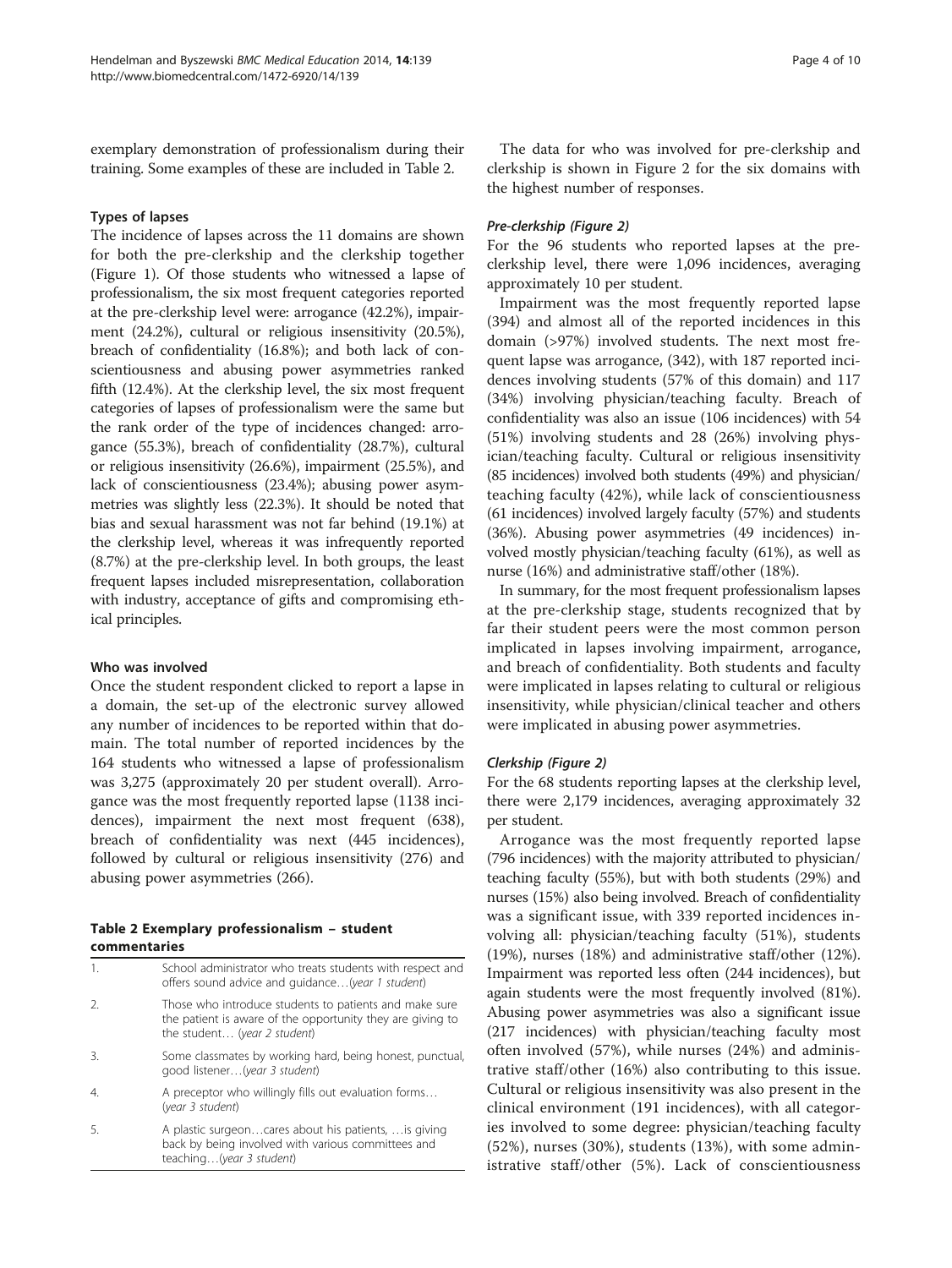<span id="page-4-0"></span>

(134 incidences) was seen by the students to involve all to some degree: physician/teaching faculty (45%), nurses (30%), students (17%) and administrative staff/other (7%).

In summary, in clerkship, where students are exposed to real clinical situations on the wards, the reported incidence of lapses increased in number and changed as to the most significant issues, as well as who was seen as the person responsible. The physician/clinical teacher in the form of preceptor, tutor or clinician were the most likely to have been involved in lapses involving arrogance and abusing power asymmetries. Breach of confidentiality and cultural or religious insensitivity involved all to some degree. Impairment for the most part was still likely to involve mostly students, similar to the trend seen in pre-clerkship, while arrogance remained an issue involving mainly students.

Comparing pre-clerkship to clerkship, the reported issues shifted to some degree because of the clinical environment, but nevertheless the top six issues remain the same at both stages.

In the domains with low reported number of incidences (not shown in Figure 2) the reported incidence of bias and sexual harassment was higher at the clerkship level, with 36 incidences (for the 68 students); the majority (23, 64%) involved physician/teaching faculty and others involving both students (17%) and administrative staff/other (14%). At the pre-clerkship level, most reported incidences in this domain (20 for the 96 students) involved students (20, 60%) and the remainder (8) physician/teaching faculty. Acceptance of gifts, compromising ethical principles, collaboration with Industry, and misrepresentation were reported very infrequently.

Table [3](#page-5-0) includes some sample comments from students in answer to the question as to how professionalism can be improved in our faculty. These suggestions include insights as to how to strive for improving the behavior of both students and clinical staff alike.

#### The setting

As expected, the site of occurrence of incidences at the clinical stage was generally in the hospital setting, on the wards. It is not completely clear where the incidences involving fellow students occurred, whether within the educational environment or during non-scheduled events outside the medical school.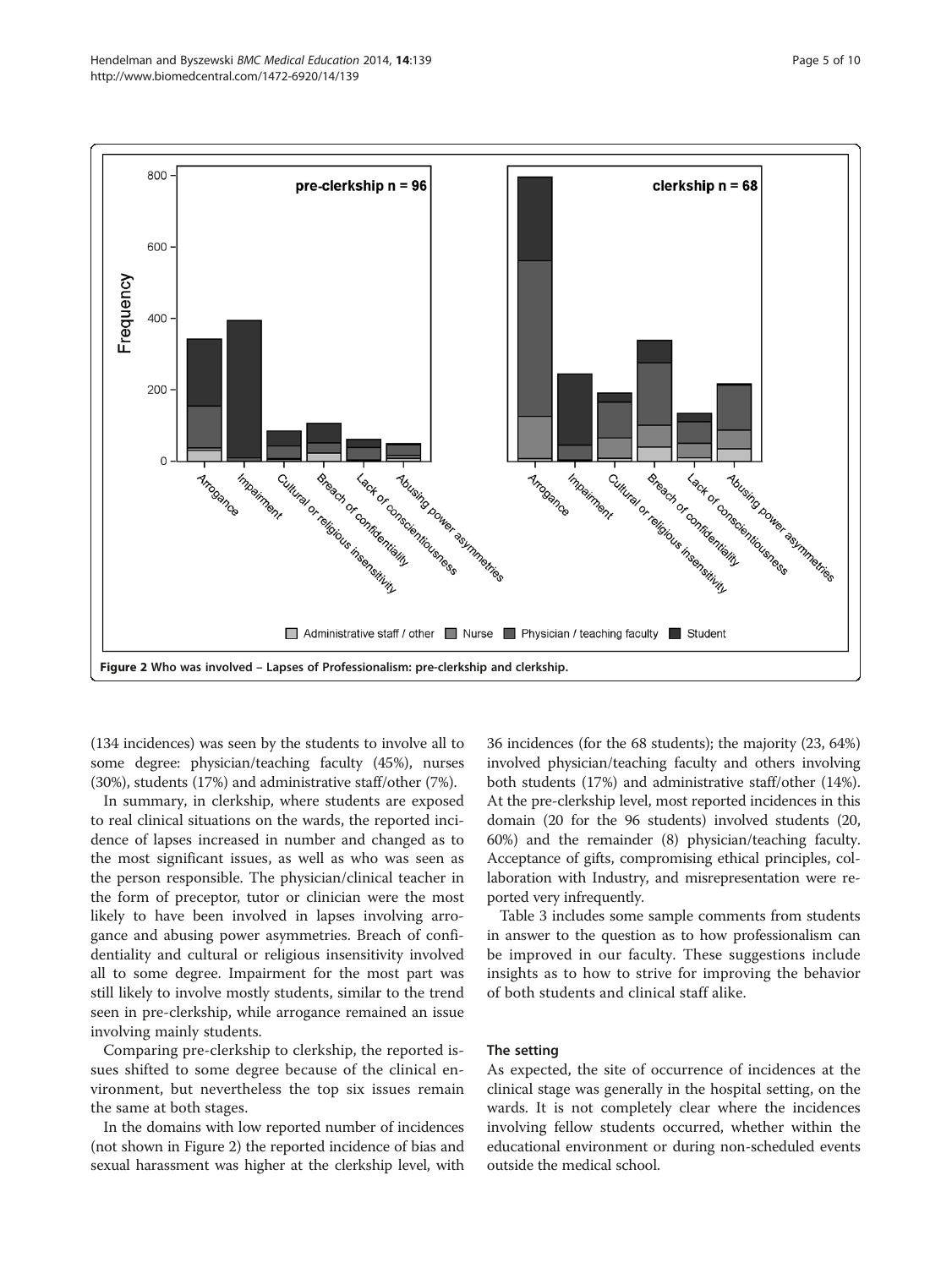#### <span id="page-5-0"></span>Table 3 How can we improve? – student commentaries

- 1. I find it unprofessional of other students who play games or are on MSN the whole time during class or small groups… (year 1 student)
- 2. …discuss issues where unprofessional conduct is noted and in such a way that the person is not necessarily pointed out, but that all learn from the issue…(year 2 student)
- 3. More information on current rules dictating behaviour and the structures to enforce them, if I witness a breach of professionalism who do I contact? …(year 2 student)
- 4. Need to expect and promote professional behavior in other areas of medical education, not just the professionalism seminars we receive twice a year…(year 2 student)
- 5. Teach medical students that they are not the centre of the universe, some begin clerkship thinking nurses are there to serve them and that they will be giving orders. Teach them to value the opinions of physiotherapists, occupational therapists, nurses, nutritionists, social workers. (year 3 student)
- 6. I feel there are certain times when preceptors may lack some respect with certain patient populations…( year 3 student)

#### **Discussion**

This study adds to the emerging literature on medical students' experience with observed lapses of professionalism, including not only on the type of lapses but also on the frequency of incidences and a comparison of preclerkship to clerkship. We also examined the specific situations where these lapses occurred, namely the nature of the incident, the 'category' of the person who was perceived to be the involved, and where the incident occurred. To our knowledge this type of information has not been reported.

We found there were definite differences of the learning environment in transition from pre-clerkship to the clerkship phase. In our study, almost 60% of students in the pre-clerkship had witnessed a lapse of professionalism and that number rose to 72% in the clerkship, whereas only 38% of students had witnessed or been part of an exemplary demonstration of professionalism during their training.

Our results indicate that a significant degree of student impairment and arrogance are prevalent in the preclerkship and that these behaviors continue into the clerkship. Thus, notwithstanding the emphasis on professionalism in the curriculum, it appears that there is a failure to alter some facet of the behavior of many of the students. In the clerkship phase of the curriculum, our study results showed a difference in the frequency of occurrence of the various types of lapses, as well as the person involved; a large proportion of the lapses were seen to involve physician/teaching faculty, nurses, as well as administrative staff/other.

Our results are similar to reports of the challenges students encounter in developing their professional identity, starting with one of the watershed articles "Ethics in a Short White Coat" [[15\]](#page-8-0). Some of the nature of these

student dilemmas was also elaborated by Hicks et al [[16\]](#page-8-0). Studies conducted at the University of Chicago have shown that within months students in both their first year and in their third year tolerate situations which were initially thought to be unprofessional [[17](#page-8-0),[18](#page-8-0)].

Previous reports by student themselves [[19](#page-8-0)-[23\]](#page-8-0) further substantiate the negative perception of professionalism by the student body. According to these articles, medical students, residents, and junior doctors look up to their supervisors for role modeling and exemplary behavior as they embark in developing their own professional identity. The students have clearly indicated that the efforts to 'teach' Professionalism have in fact failed because of their interaction with their teaching faculty. In a study of how medical education had fostered or hindered the conceptions of compassion, altruism, and respect for patients [[24](#page-8-0)], one student commented as follows: "This class is a great example of how this topic has been shoved down our throats too many times".

Similar to other programs our students enter their clerkship in their third year after an introductory module to clinical work in the hospital. As is well recognized, it is during this clinical phase that the hidden curriculum exerts its greatest impact; we are using the term as defined by Hafferty [[12\]](#page-8-0) as "a set of influences that function at the level of organizational structure and culture". The educational milieu changes to one of ward efficiency and ward hierarchy [[22,25\]](#page-8-0). We need to prepare students for this shift of culture, where lapses of professionalism can occur as health care professionals try to work collaboratively in a medical environment challenged by complex health care system issues such as limited resources. The idealism and reason why students have entered medicine can be undermined, especially in the more senior years, by the actual behavior of those around the students, including a lack of sensitivity of their teachers [[26](#page-8-0)]. "The devil is in the third year" has become a descriptive phrase, first used in a lead article by Hojat et al [[13](#page-8-0)]; they demonstrated that a significant decline of empathy occurs in the third year, sadly at a time when there is a shift to patient care activities in most medical schools.

Much has also been written about the effect of the clinical environment on the development of student cynicism [[27-29](#page-8-0)], which likely contributes to the erosion of professional identity formation. A study of third year clerks found that the most common transgressions of professionalism included "the use of derogatory language towards other services or patients and the disrespectful treatment of others" [[30\]](#page-8-0). It is possible that this behavior could be responsible for the reports of the use of derogatory and cynical humor towards patients by students [[31\]](#page-8-0), residents and attending doctors [[32,33\]](#page-8-0). The fact that there is often an absence or a major decline of any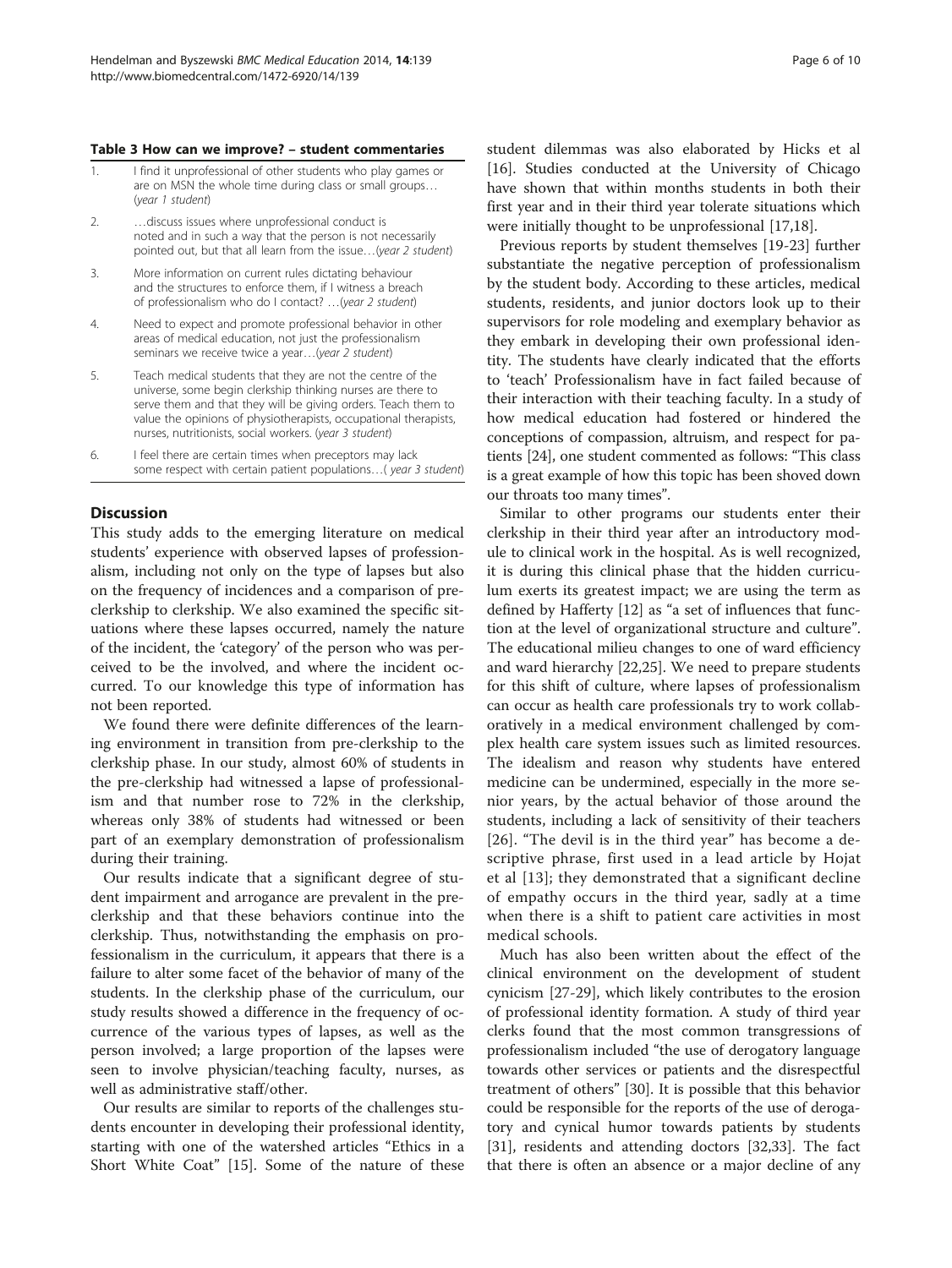formal 'teaching' on Professionalism in the clerkship phase [[34](#page-8-0)] sends a message to the students that this is no longer an important issue for them; some have termed this the null curriculum [[35](#page-8-0)]. This is exactly the time when clinical challenges form the foundation for developing a professional identity. This view is supported by a recent systematic review which emphasizes that it is the clinician encounters that exert the greatest influence on students' learning of professionalism [\[36\]](#page-8-0).

Stern has compared the values taught in the formal curriculum to the values and behaviors that occur on the wards or clinics and has found that the latter are often contrary to the values we try to instill in the pre-clerkship phase [[37](#page-8-0)]. It seems that the values of professionalism are also regularly conveyed in the so-called informal curriculum by residents while the students are on call, commonly at night, often when the staff person is not present [[38](#page-8-0)]. It is noteworthy that there has not been a recognition of the role of residents in the discussions of the climate of professionalism during clerkship.

Our Faculty has introduced some initiatives with the potential to enhance professionalism, such as the creation of an Office of Professionalism and the coordination of the approach to professionalism issues in the pre-clerkship and clerkship with the hospital and other clinical milieus (see Table 4). The Faculty is working with affiliated institutions to align policies and procedures to deal with lapses of professionalism by students, teaching faculty, residents, nurses and allied health

#### Table 4 Steps to address professionalism and enhancement of the learning environment

- Office of Professionalism (led by a clinician)
	- Coordination of efforts of the Faculty of Medicine and the teaching hospitals
- A Faculty of Medicine Policy on Medical Professionalism:
	- Core Professionalism values
	- Principles and Procedures
- Professionalism sessions for students during pre-clerkship and clerkship:
	- Small group case based discussions
	- Experiential activities (reflective exercises, e-Portfolio)
- Student feedback on the professionalism of the teaching faculty, residents and others (nurses, allied health) – mandatory after each clinical rotation:
	- Concern/Incident form
	- Formal evaluation of the learning environment
- Consequences and staged interventions
	- Process for remediation for students, faculty, residents and staff.
- Faculty development workshops with an emphasis on the importance of role modeling
- Awards celebrating Professionalism demonstrated/kudos letters

professionals, as well as non-clinical staff, and to address egregious or repeat offenders. Measures are also being taken to teach, evaluate and remediate the professionalism of residents (e.g., [\[39](#page-8-0)]). At the present time much of the emphasis of the professionalism movement is on student behavior [[19](#page-8-0),[40](#page-8-0),[41](#page-8-0)]. New policies and procedures are being developed to address what should ensue when students (and residents) witness unprofessional incidents involving their preceptors and other health professionals while caring for patients. This has led to the introduction of a 'concern/incident' form. This form allows anyone in the faculty, including students, to report to the Vice-Dean of undergraduate medical education any incident of unprofessional behavior involving anyone – with complete confidentiality; the Vice-Dean then must investigate and deal with this report Our e-portfolio program [[42\]](#page-8-0) has evolved as a venue to develop professional identity. Other measures to enhance professionalism include faculty development workshops and awards celebrating the professionalism of students and faculty. To address some of the contributory elements to the hidden curriculum, we have adopted a "Complementary Approach" to Professionalism encouraging positive role models and establishing a staged approach to increase awareness and "guided interventions" [\[43](#page-8-0)].

We seem to have come full circle to role modeling as the key to the development of professional identity formation; Kenny et al [[44\]](#page-8-0) have called this "an essential but untapped educational strategy". Using similar phrasing, Cruess et al [[45\]](#page-8-0) have termed role modeling "the most powerful teaching strategy". The qualities of role models and their part in the development of good doctors has been reviewed by Paice et al [\[46\]](#page-8-0). If role modeling is as important as indicated, a vigorous program of faculty development is necessary for the transformation of the environment where future physicians train, according to Steinert et al [[47\]](#page-8-0). Glicken and Merenstein [[48\]](#page-8-0) have called this "educator professionalism", the professionalization of medical educators as teachers. Birden et al [[36](#page-8-0)] conclude their systematic review regarding the teaching of medical professionalism with the view that role modeling and personal reflections ideally guided by faculty are the most important elements in the teaching program.

Beyond addressing student and faculty (and residents) professionalism, some institutions have set out to transform the culture of professionalism throughout the whole faculty, namely the University of Texas Medical Branch in Galveston [\[49](#page-8-0)], the Indiana University School of Medicine [\[50,51\]](#page-8-0), and the University of Chicago Pritzker School of Medicine [[19](#page-8-0)], amongst others (e.g., The Mayo Clinic, [[52\]](#page-8-0)). Without this institutional support, it may not be possible to change the climate of professionalism. Bryden et al [\[53](#page-8-0)], using focus groups of faculty members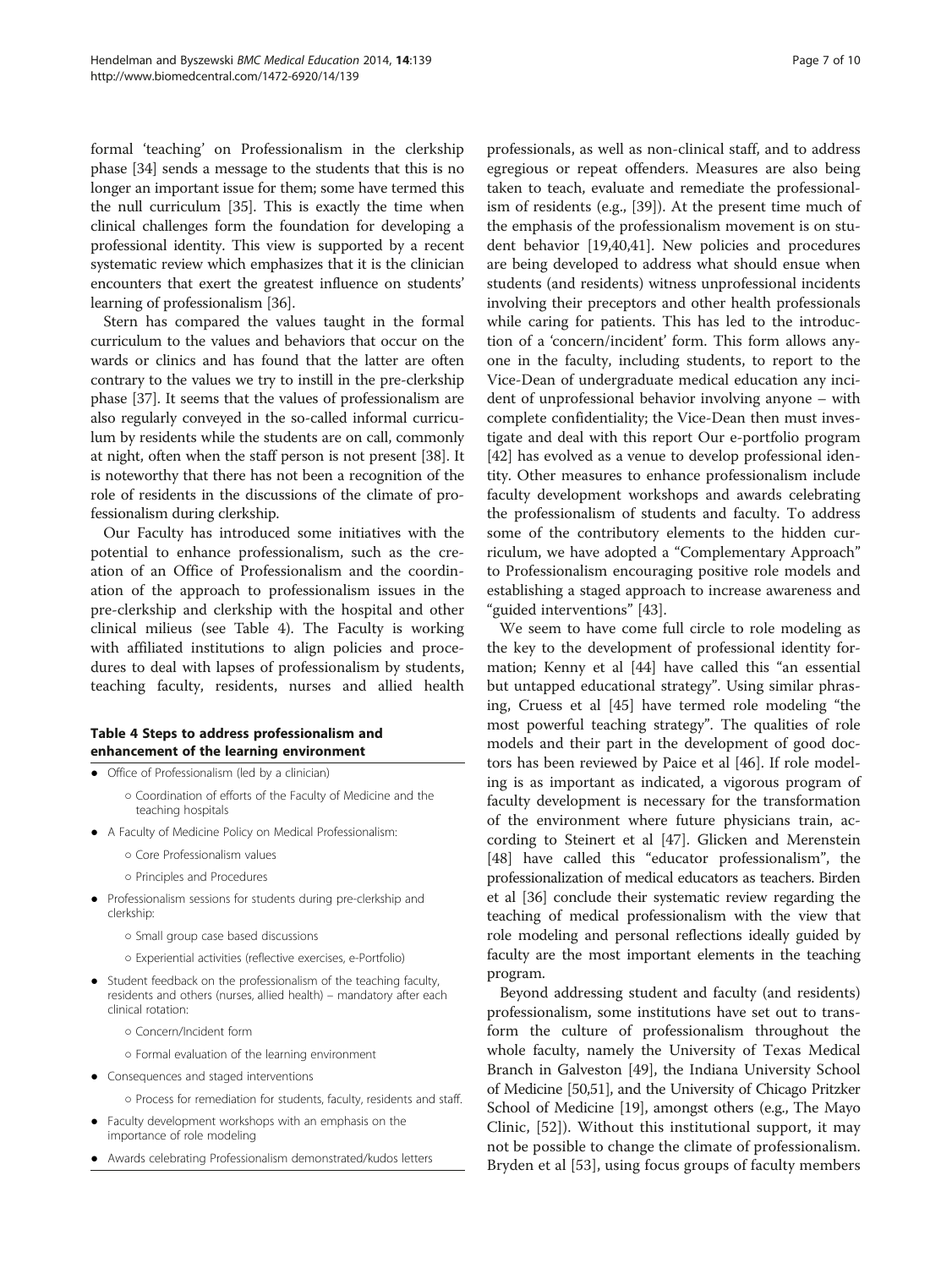<span id="page-7-0"></span>at one institution, explored the teaching and evaluation of professionalism. The inquiry indicated that these faculty members felt powerless to address both mild and moderate lapses in professionalism, including their own and amongst their peers, "in the face of professional, departmental and institutional apathy." In a study of residents and faculty at our institution, using concept mapping methods, barriers to reporting unprofessional behavior were identified; these include fear of repercussions, lack of incentive to report, and the perception that the 'red tape' and complex documentation are "not worth the effort when there are no consequences to the unprofessional physician" [[54\]](#page-9-0).

There are some limitations to this study, including that it was conducted at one institution, and the rather low response rate. In fact, analysis indicated that 326 students of the total student population of all four years (559) attempted the survey whereas only 255 students actually completed it; this is because the students were able to exit the survey prior to its completion. The fact that the response rate was less in the senior years was probably partly due to the fact that many of our clerkship (third-year) students were too involved in their clinical duties, and that the fourth-year students were engrossed with seeking their residency placements. More responses from this group might have given us valuable insights. In addition, we did not define some of the key behavioral terms, such as arrogance and impairment. For example, at the pre-clerkship phase, impairment might have meant the behavior that occurred at 'celebrations' following the examinations; during clerkship, impairment can be caused by the lack of sleep and self care due to stress that students endure in the work-intensive clerkships (such as internal medicine and surgery).

#### Summary

In summary, our results suggest that we need to ensure the physicians of tomorrow have an opportunity to develop a solid professional identity, with exemplary role models. Some measures to enhance student and faculty professionalism have been taken since the survey and others are underway or proposed; these together with an effective assessment of professionalism of students, faculty and residents (and nurses and staff ) emphasizing remediation, can assist in the transformation of the environment where future physicians train. As noted, very strong institutional support from the Dean, the Faculty of Medicine, the clinical (hospital) departments, as well as all the clinical venues where medical students train is required. In the future, this or a similar survey may be repeated when additional measures have been put in place, to assess the impact on the learning environment.

At a recent gathering (called a think tank), experts in the field of medical professionalism called for the development of "best practices informed by evidence-based research" including the prevalence, frequency and situations where unprofessional behavior occurs, as well as a question concerning the formation of professional identity [\[55](#page-9-0)]. The present study is a contribution to that literature.

### Conclusions

- 1. Lapses of professionalism involving students and clinicians, as well as nurses and staff, occur regularly, particularly in the clinical setting.
- 2. Role modeling of professionalism in all settings (including hospitals, clinics and other milieus) is the key component to address the challenge of the development of a positive medical student professional identity.
- 3. Additional measures, including a formal Office of Professionalism, feedback mechanisms, faculty development workshops, and remediation efforts are needed to address the improvement of the learning environment.

#### Competing interests

The authors declare that they have no competing interests.

#### Authors' contributions

Both authors have made significant contributions to the article. WH and AB led the conception and design of the study and acquisition of the data, guided the data analysis, and drafted and revised the article. Both authors read and approved the final manuscript.

#### Acknowledgments

Greg German and Stephen Van der Klippe (University of Ottawa medical students at the time of the survey) assisted in the generation of the survey questions. Razvan Banyik provided technical assistance in developing the on-line version of the survey. Yinghua Su and William Petrcich of the Clinical Epidemiology Program Methods Centre (of the Ottawa Hospital Research Institute) performed the data analysis and generated the statistical information. Sharon MacLaren, administrative assistant to Dr. Anna Byszewski, provided secretarial assistance

Dr. Stanley J. Hamstra, Acting Assistant Dean, Academy for Innovation in Medical Education, Faculty of Medicine, University of Ottawa, reviewed and advised on an earlier draft of the manuscript. We are also grateful for the review of the manuscript by Dr. H. Yang, Director of the Office of Professionalism of the Faculty of Medicine of the University of Ottawa, and by Dr. M.A. Forgie, Vice Dean, Undergraduate Medical Education, Faculty of Medicine, University of Ottawa.

#### Author details

<sup>1</sup> Department of Cellular & Molecular Medicine, Faculty of Medicine University of Ottawa, 451 Smyth Road, Ottawa, ON K1H 8M5, Canada. 2 Professor of Medicine, Director of Professionalism, undergraduate curriculum, Faculty of Medicine, University of Ottawa, Division of Geriatrics, The Ottawa Hospital, Affiliate Investigator, Ottawa Hospital Research Institute (OHRI), Ottawa, Canada.

#### Received: 27 December 2013 Accepted: 3 July 2014 Published: 9 July 2014

#### References

1. American Board of Internal Medicine 1995: Project Professionalism. Available from: [[http://www.abimfoundation.org/Resource-Center/](http://www.abimfoundation.org/Resource-Center/Bibliography/~/media/Files/Resource%20Center/Project%20professionalism.ashx) [Bibliography/~/media/Files/Resource%20Center/Project%20professionalism.](http://www.abimfoundation.org/Resource-Center/Bibliography/~/media/Files/Resource%20Center/Project%20professionalism.ashx) [ashx](http://www.abimfoundation.org/Resource-Center/Bibliography/~/media/Files/Resource%20Center/Project%20professionalism.ashx)]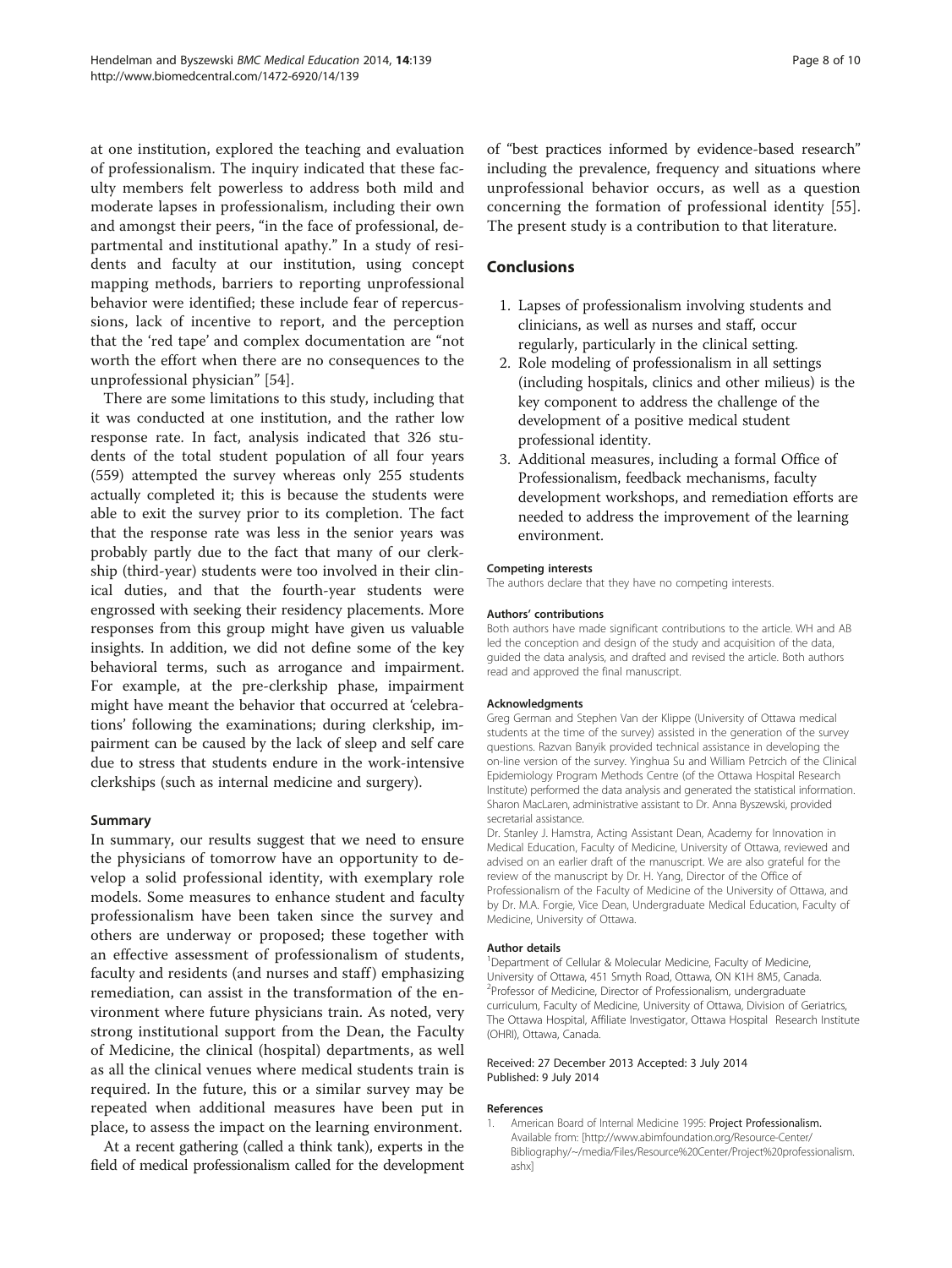- <span id="page-8-0"></span>2. Robins LS, Braddock CH III, Fryer-Edwards KA: Using the American Board of Internal Medicine's "elements of professionalism" for undergraduate ethics education. Acad Med 2002, 77:523–531.
- 3. Cruess RL, Cruess SR: Expectations and obligations: professionalism and medicine's social contract with society. Perspect Biol Med 2008, 51:579–598.
- 4. Cooke M, Irby DM, Sullivan W, Ludmerer KM: American medical education 100 years after the Flexner report. NEJM 2006, 355:1339-1344
- 5. Cruess RL, Cruess SR: Teaching medicine as a profession in the service of healing. Acad Med 1997, 72:941–952.
- 6. Frank JR (Ed): The CanMEDS 2005 Physician Competency Framework. The Royal college of Physicians and Surgeons of Canada; Available from: [\[http://www.ub.](http://www.ub.edu/medicina_unitateducaciomedica/documentos/CanMeds.pdf) [edu/medicina\\_unitateducaciomedica/documentos/CanMeds.pdf\]](http://www.ub.edu/medicina_unitateducaciomedica/documentos/CanMeds.pdf)
- 7. Liaison Committee on Medical Education (LCME): Functions and Structure of a Medical School: Standards for Accreditation of Medical Education Programs Leading to the M.D. Degree. 2012, Available from: [\[http://www.](http://www.lcme.org/publications/functions2012may.pdf) [lcme.org/publications/functions2012may.pdf\]](http://www.lcme.org/publications/functions2012may.pdf)
- Cruess RL, Cruess SR: Teaching professionalism: general principles. Med Teach 2006, 28:205–208.
- 9. Stern DT (Ed): Measuring Medical Professionalism. New York: Oxford University Press; 2006.
- 10. Declaration of Professionalism, Faculty of Medicine, University of Ottawa. Available from: [[http://www.med.uottawa.ca/students/md/professionalism/](http://www.med.uottawa.ca/students/md/professionalism/eng/professionalism_at_uottawa.html) [eng/professionalism\\_at\\_uottawa.html](http://www.med.uottawa.ca/students/md/professionalism/eng/professionalism_at_uottawa.html)]
- 11. Hafferty FW, Franks R: The hidden curriculum, ethics teaching and the structure of medical education. Acad Med 1994, 69:861–871.
- 12. Hafferty FW: Beyond curriculum reform: confronting medicine's hidden curriculum. Acad Med 1998, 73:403–407.
- 13. Hojat M, Vergare MJ, Maxwell K, Brainard G, Herrine SK, Isenberg GA, Veloski J, Gonnella JS: The devil is in the third year: a longitudinal study of the erosion of empathy in medical school. Acad Med 2009, 84:1182–1191.
- 14. Byszewski A, Hendelman W, McGuinty C, Moineau G: Wanted role models –medical students' perceptions of professionalism. BMC Med Educ 2012, 12:115. Available from: [\[http://www.biomedcentral.com/1472-6920/12/115\]](http://www.biomedcentral.com/1472-6920/12/115)
- 15. Christakis DA, Feudtner C: Ethics in a short white coat: the ethical dilemmas that medical students confront. Acad Med 1993, 68:249–254.
- 16. Hicks LK, Lin Y, Robertson DW, Robinson DL, Woodrow SI: Understanding the clinical dilemmas that shape medical students' ethical development: questionnaire survey and focus group study. BMJ 2001, 322:709–710.
- 17. Humphrey HJ, Smith K, Reddy S, Scott D, Madara JL, Arora VM: Promoting an environment of professionalism: the University of Chicago "Roadmap". Acad Med 2007, 82:1098–1107.
- 18. Reddy ST, Farnan JM, Yoon JD, Leo T, Upadhyay GA, Humphrey HJ, Arora VM: Third-year medical students' participation in and perceptions of unprofessional behaviors. Acad Med 2007, 82(Suppl):S35–S39.
- 19. Ainsworth MA, Szauter KM: Medical student professionalism: are we measuring the right behaviors? A comparison of professional lapses by students and physicians. Acad Med 2006, 81(Suppl):S83–S86.
- 20. Brainard AH, Brislen HC: Viewpoint: learning professionalism: a view from the trenches. Acad Med 2007, 82:1010–1014.
- 21. Leo T, Eagen K: Professionalism education: the medical student response. Perspect Biol Med 2008, 51:508–516.
- 22. Gaufberg EH, Batalden M, Sands R, Bell SK: The hidden curriculum: what can we learn from the third-year medical student narrative reflections? Acad Med 2010, 85:1709–1716.
- 23. Kaldjian LC, Rosenbaum ME, Shinkunas LA, Woodhead JC, Antes LM, Rowat JA, Forman-Hoffman VL: Through students' eyes: ethical and professional issues identified by third-year medical students during clerkship. J Med Ethics 2012, 38:130–132.
- 24. Wear D, Zarconi J: Can compassion be taught? Let's ask our students. J Gen Intern Med 2008, 23:948–953.
- 25. Lempp H, Seale C: The hidden curriculum in undergraduate medical education: qualitative study of medical students' perceptions of teaching. BMJ 2004, 329:770–773.
- 26. Beaudoin C, Maheux B, Cote L, Des Marchais JE, Jean P, Berkson L: Clinical teachers as humanistic caregivers and educators: perceptions of senior clerks and second year residents. CMAJ 1998, 159:765–769.
- 27. Kopelman L: Cynicism among medical students. JAMA 1983, 250:2006–2010.
- 28. Testerman JK, Morton KR, Loo LK, Worthley JS, Lamberton HH: The natural history of cynicism in physicians. Acad Med 1996, 71(Suppl):S43-S45.
- 29. Woloschuk W, Harasym PH, Temple W: Attitude change during medical school: a cohort study. Med Educ 2004, 38:522–534.
- 30. Szauter K, Williams B, Ainsworth MA, Callaway M, Bulik R, Camp MG: Student perceptions of the professional behavior of faculty physicians. Med Educ Online 2003, 8:1–5.
- 31. Wear D, Aultman JM, Varley JD, Zarconi J: Making fun of patients: medical students' perceptions and use of derogatory and cynical humor in clinical settings. Acad Med 2006, 81:454–462.
- 32. Wear D, Aultman JM, Zarconi J, Varley JD: Derogatory and cynical humour directed towards patients: views of residents and attending doctors. Med Fduc 2009, 43:34-41.
- 33. Dharamsi S, Whiteman M, Woollard R: The use of cynical humor by medical staff: Implications for professionalism and the development of humanistic qualities in medicine. Educ Health (Abinadon) 2010, 23:1-6.
- Hendelman W, Byszewski A: A National Survey: Medical Professionalism in Canadian Undergraduate Programs. 2007, (Material from Canadian Faculties of Medicine). Available from: [[www.afmc.ca/social-professionalism-e.php\]](http://www.afmc.ca/social-professionalism-e.php)
- 35. Hafferty F: Measuring professionalism. In Measuring Medical Professionalism. Edited by Stern DT. New York: Oxford University Press; 2006:291. Chapter 15.
- 36. Birden H, Glass N, Wilson I, Harrison M, Usherwood T, Nass D: Teaching professionalism in medical education: a Best Evidence Medical Education (BEME) systematic review. BEME guide no.25. Med Teach 2013, 35:e1252–e1266.
- 37. Stern DT: Practicing what we preach? An analysis of the curriculum of values in medical education. Am J Med 1998, 104:569-575.
- 38. Stern DT: In search of the informal curriculum: when and where professionalism values are taught. Acad Med 1998, 73(Suppl):S28–S30.
- 39. McKenna J, Rosen D: Competency-based professionalism in anesthesiology: continuing professional development. Can J Anaesth 2012, 59:889–908.
- 40. Papadakis MA, Teherani A, Banach MA, Knettler TR, Rattner SL, Stern DT, Veloski JJ, Hodgson CS: Disciplinary action by medical boards and prior behavior in medical school. NEJM 2005, 353:2673–2682.
- 41. Teherani A, Hodgson CS, Banach M, Papadakis MA: Domains of unprofessional behavior during medical school associated with future disciplinary action by a state medical board. Acad Med 2005, 80(Suppl):S17–S20.
- 42. Hall P, Byszewski A, Sutherland S, Stodel EJ: Developing a sustainable electronic portfolio (ePortfolio) program that fosters reflective practice and incorporates CanMEDS competencies into the undergraduate medical curriculum. Acad Med 2012, 87:744–751.
- 43. Hickson GB, Pichert JW, Webb LE, Gabbe SG: A complementary approach to promoting professionalism: identifying, measuring, and addressing unprofessional behaviors. Acad Med 2007, 82:1040–1048.
- 44. Kenny NP, Mann KV, MacLeod H: Role modeling in physicians' professional formation: reconsidering an essential but untapped educational strategy. Acad Med 2003, 78:1203–1210.
- 45. Cruess SR, Cruess RL, Steinert Y: Role modelling making the most of a powerful teaching strategy. BMJ 2008, 336:718–721.
- 46. Paice E, Heard S, Moss F: How important are role models in making good doctors? BMJ 2002, 325:707–710.
- 47. Steinert Y, Cruess S, Cruess R, Snell L: Faculty development for teaching and evaluating professionalism: from programme design to curriculum change. Med Educ 2005, 39:127–136.
- Glicken AD, Merenstein GB: Addressing the hidden curriculum: understanding educator professionalism. Med Teach 2007, 29:54–57.
- 49. Smith KL, Saavedra R, Raeke JL, O'Donell AA: The journey to creating a campus-wide culture of professionalism. Acad Med 2007, 82:1015–1021.
- 50. Brater DC: Viewpoint: infusing professionalism into a school of medicine: perspectives from the Dean. Acad Med 2007, 82:1094–1097.
- 51. Cottingham AH, Suchman AL, Litzelman DK, Frankel RM, Mossbarger DL, Williamson PR, Baldwin DC, Inui TS: Enhancing the informal curriculum of a medical school: a case study in organizational culture change. J Gen Intern Med 2008, 23:715–722.
- 52. Mueller P: Incorporating professionalism into medical education: the Mayo Clinic experience. Keio J Med 2009, 58:133–143.
- 53. Bryden P, Ginsburg S, Kurabi B, Ahmed N: Professing professionalism: are we our own worst enemy? Faculty members' experiences of teaching and evaluating professionalism in medical education at one school. Acad Med 2010, 85:1025–1034.